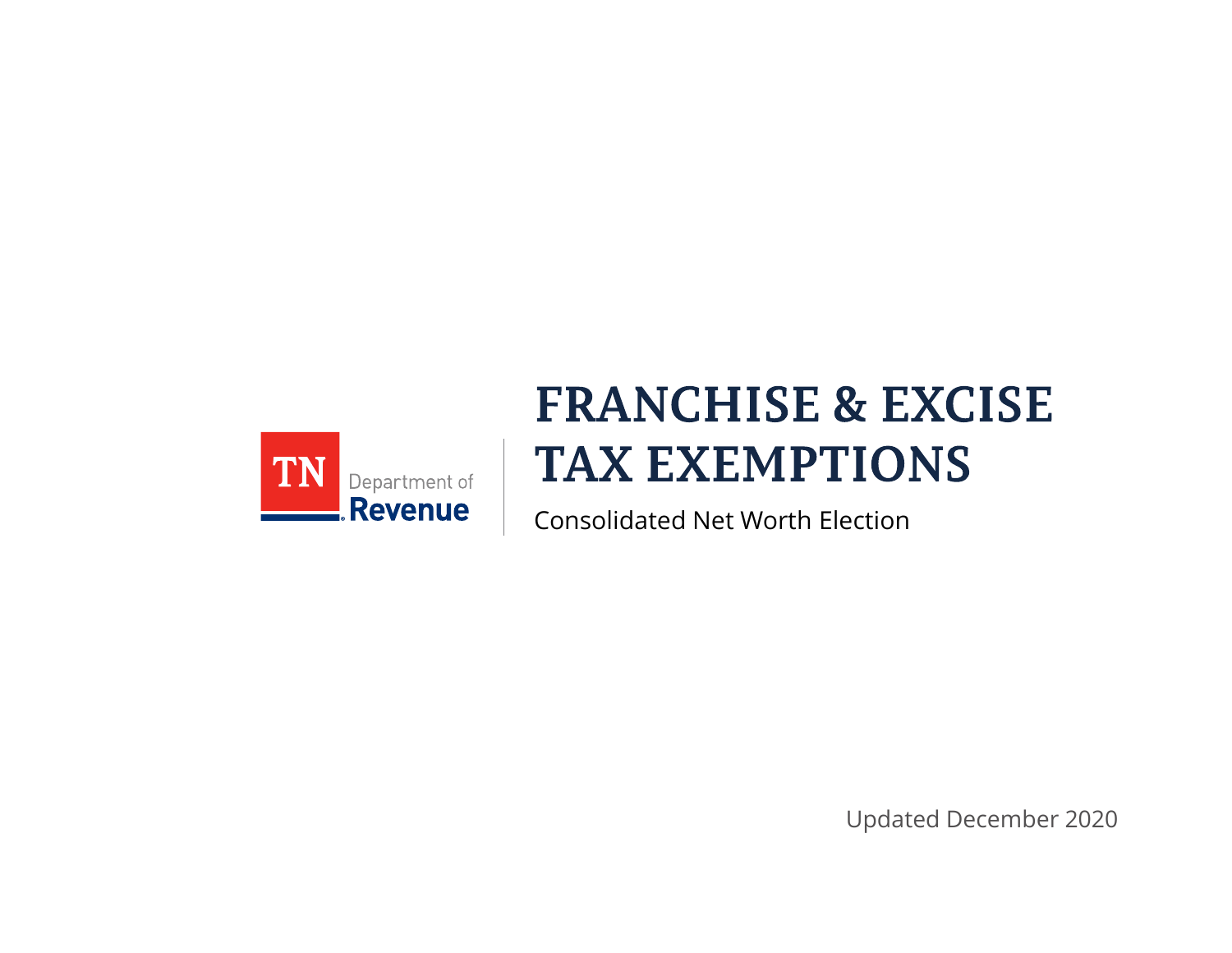# **Purpose of Election**

- Allows entities in an affiliated group to compute their net worth base for franchise tax purposes on a consolidated basis
- The election is a group election, and each affiliated entity is bound to report their net worth using this consolidated basis
- The election is not for filing a combined return. Combined returns can only be filed by financial institutions that are part of a unitary group.

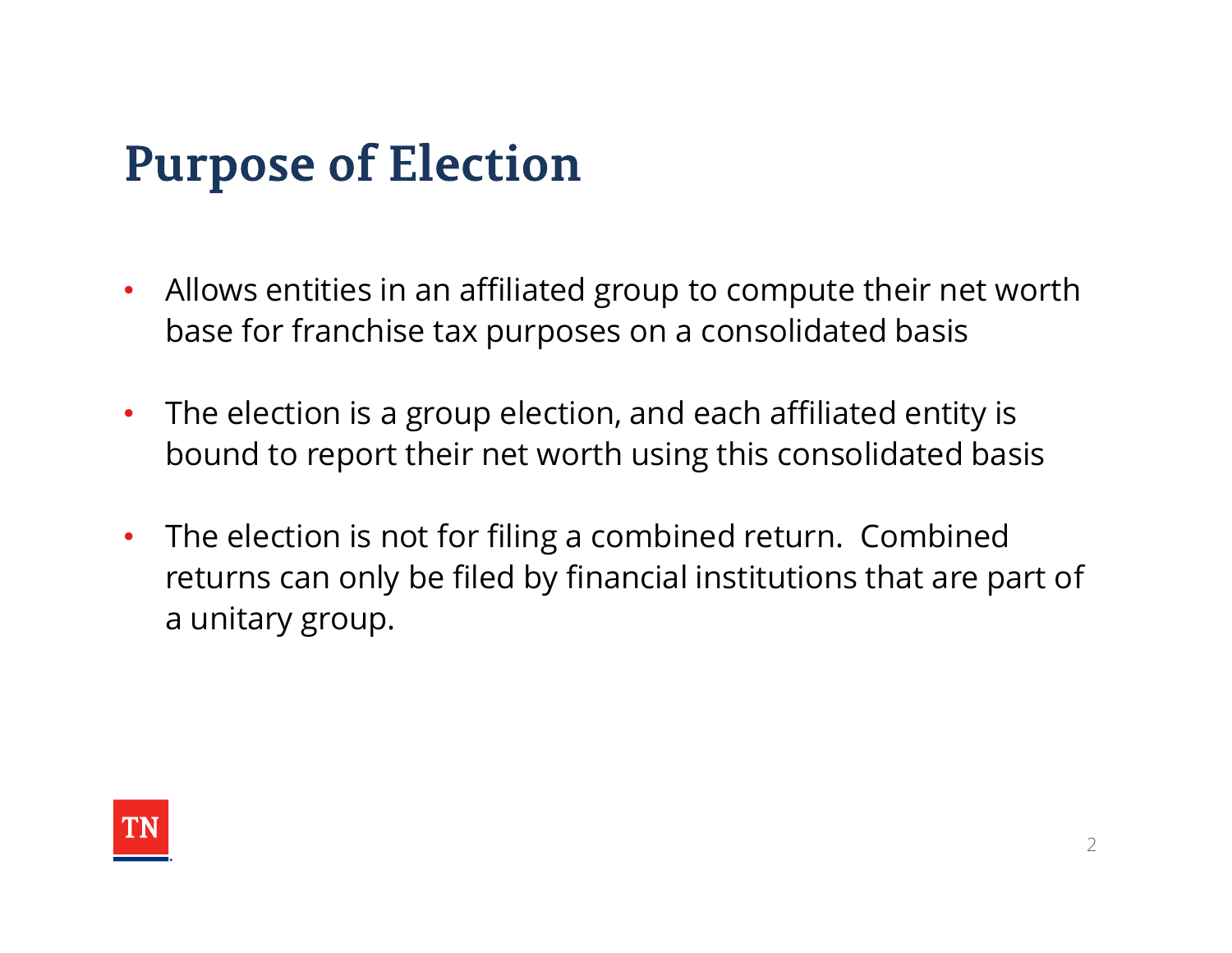#### **Net Worth - Defined**

- For taxpayers filing on a separate entity basis, "net worth" is defined as the difference between a taxpayer's total assets less its total liabilities
- For taxpayers required by this part to file as a unitary group on a combined basis, "net worth" is defined as the difference between each such taxpayer's total assets less its total liabilities computed in accordance with generally accepted accounting principles

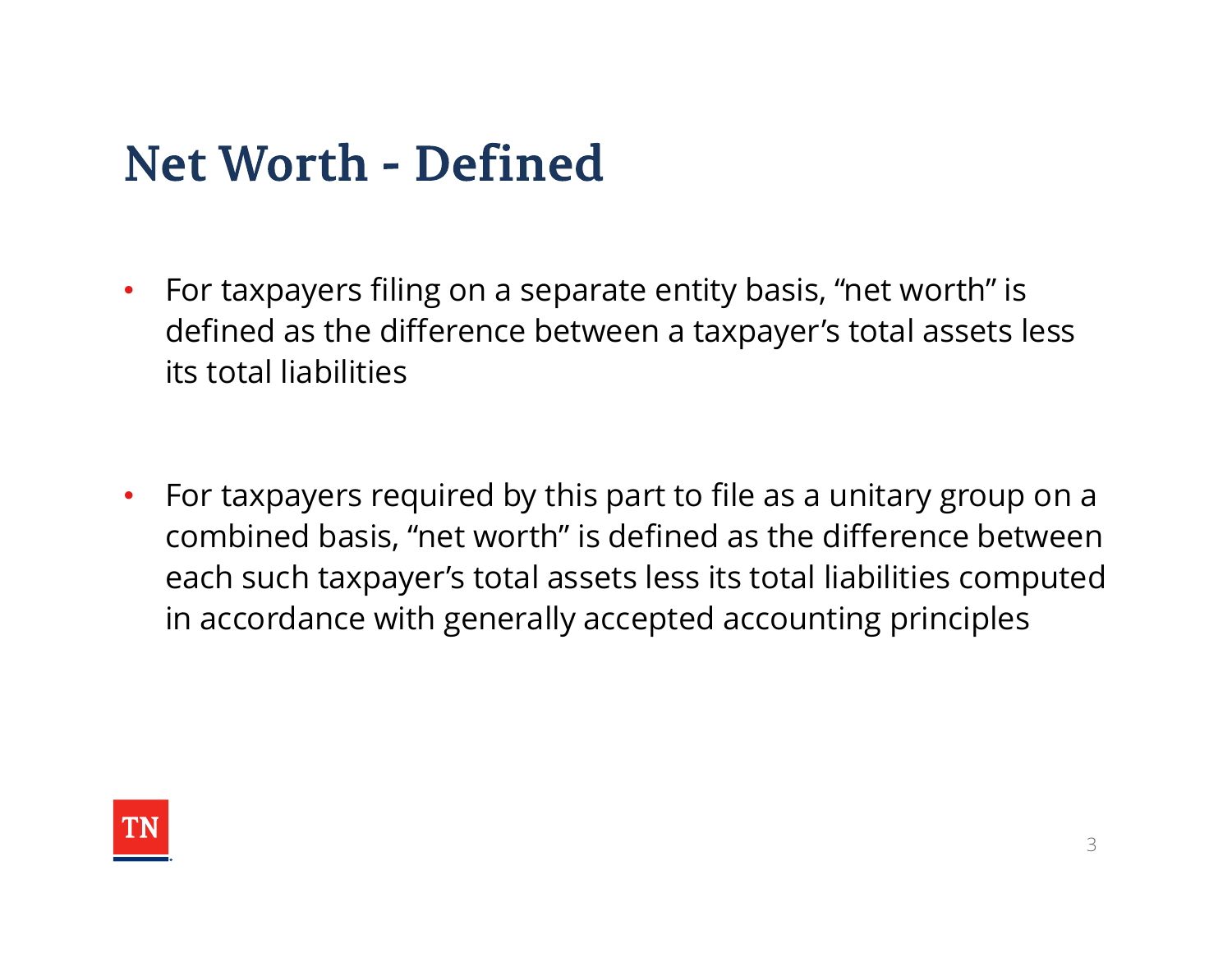# **Affiliated Group - Defined**

An "affiliated group" is any of the following:

- A taxpayer that, standing alone, is subject to the Tennessee franchise tax
- All other domestic persons in which the taxpayer, directly or indirectly, has more than fifty percent (50%) ownership interest
- All other domestic persons that, directly or indirectly, have more than fifty percent (50%) ownership interest in the taxpayer; and
- All other domestic persons in which a person described in (3) above, directly or indirectly, has more than fifty percent (50%) ownership interest, regardless of whether such persons do business in Tennessee

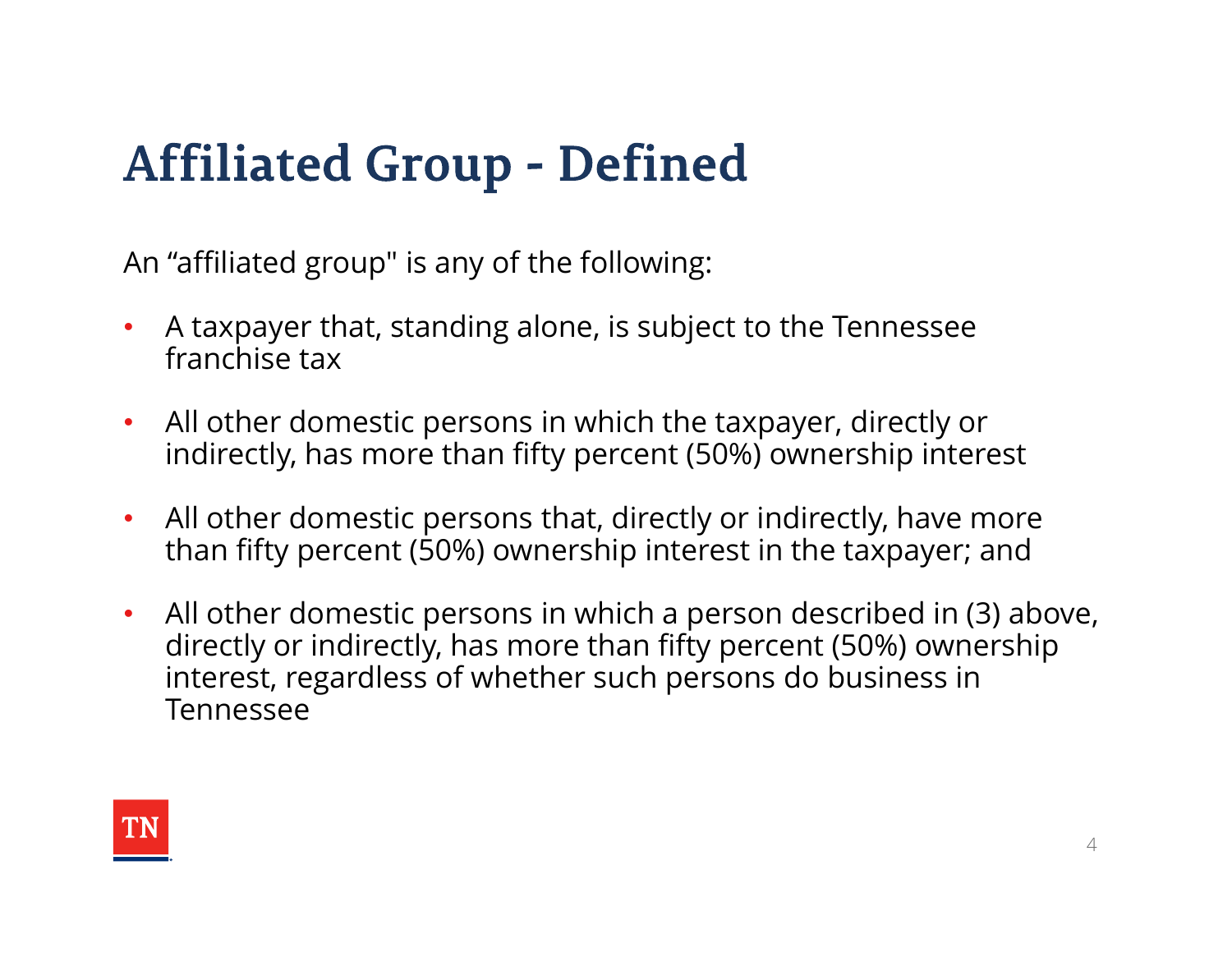#### **Voluntary Election**

- Since 2004, a voluntary election has existed to calculate the net worth base for franchise tax purposes on a consolidated basis
- Taxpayers continue to pay on the greater of apportioned net worth or the value of real and tangible personal property in Tennessee regardless of the method that is used to arrive at the apportioned net worth

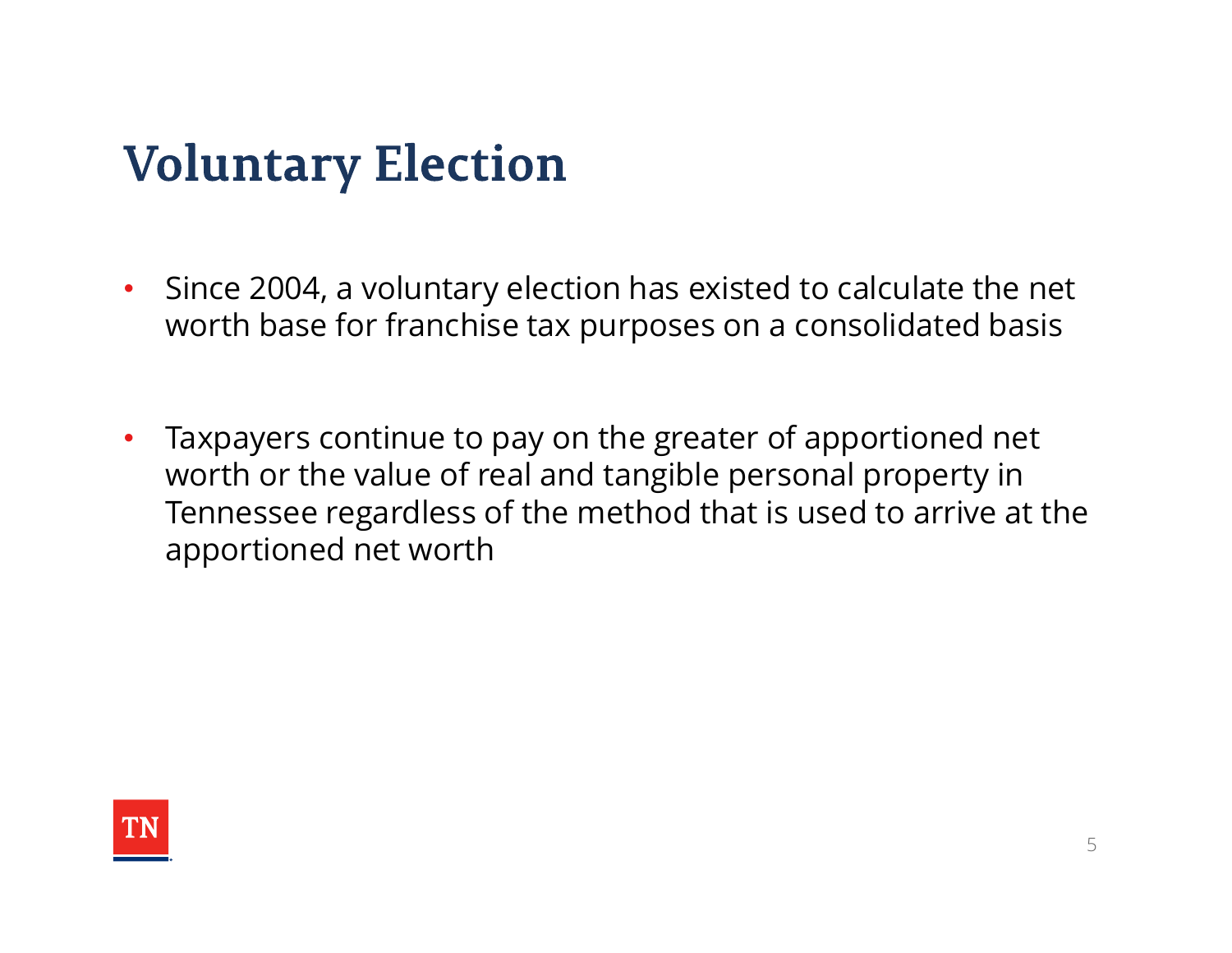## **Calculating Consolidated Net Worth**

- For a taxpayer electing to compute its net worth on a consolidated basis, net worth is defined as the difference between the total assets less the total liabilities of the affiliated group at the close of business on the last day of the tax year, as shown by a pro forma consolidated balance sheet including all members of the group
- The pro forma consolidated balance sheet should be prepared in accordance with generally accepted accounting principles wherein transactions and holdings between members of the group and holdings in non-domestic persons have been eliminated group at the close of business on the last day of the tax yes<br>shown by a pro forma consolidated balance sheet includin<br>members of the group<br>• The pro forma consolidated balance sheet should be prep<br>accordance with generall
- 

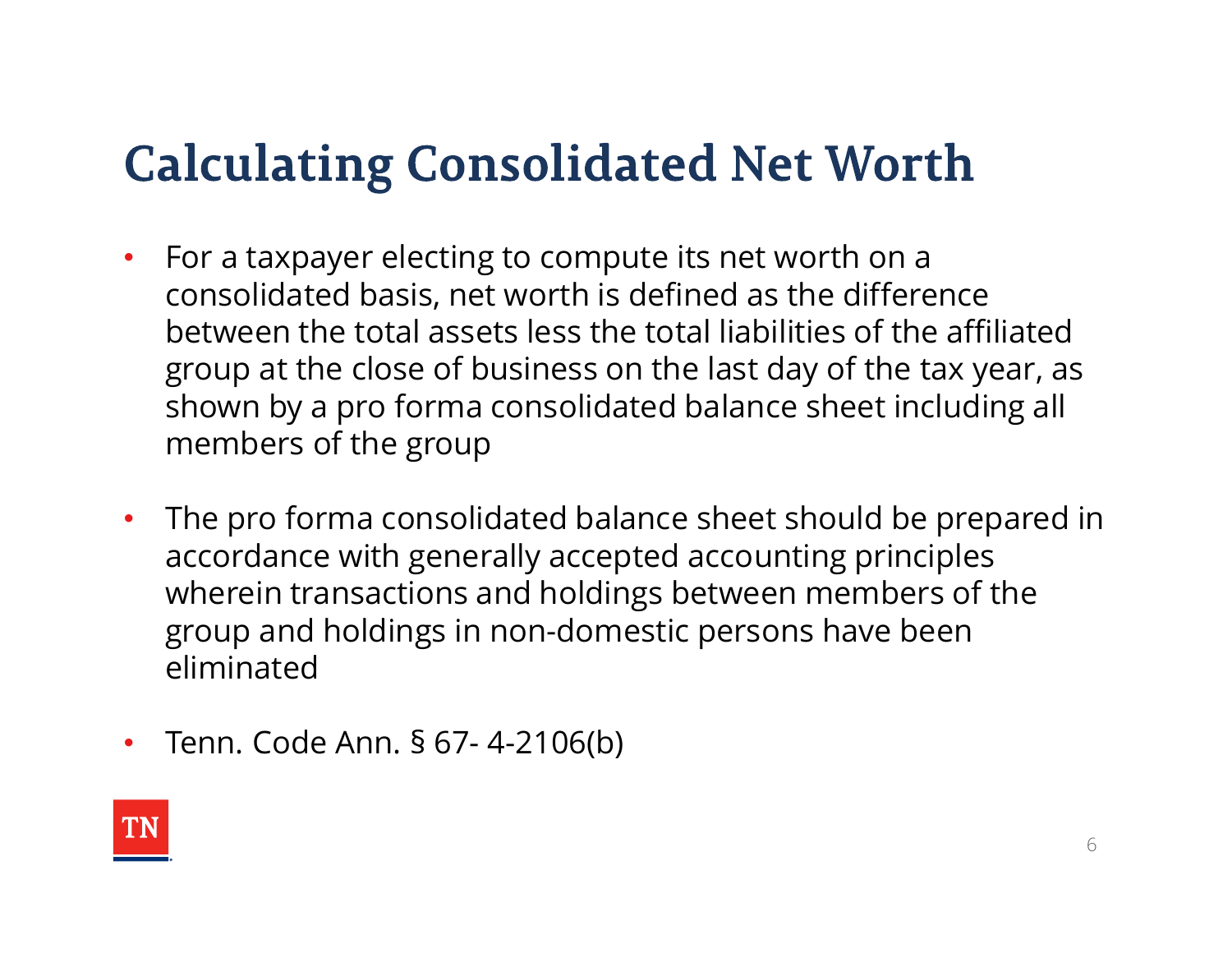# **Registration**

- A taxpayer electing to compute its net worth on a consolidated basis shall make such election by filing a group registration form with the department and providing such information as may be reasonably required by the commissioner on or before the due date of the tax return for the period for which such election is to take effect. (Tenn. Code Ann. Section 67-4-2103(g))
- The group election is made on the Consolidated Net Worth Election Registration Application. This election must be made on or before the due date of the return for the period for which the election is to first apply.
- The election is binding for a minimum of five years. Elections remain in effect after the minimum period until revoked.

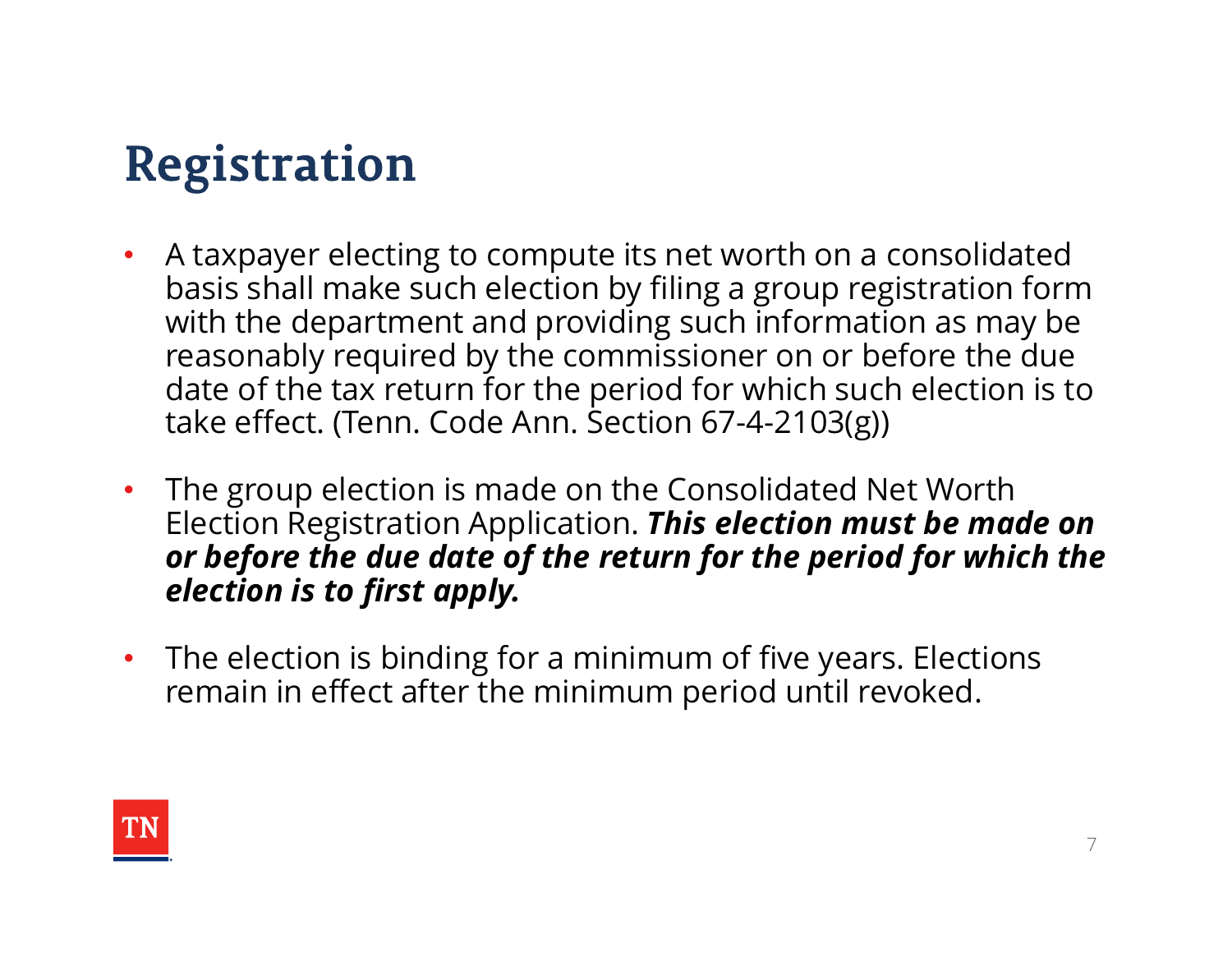#### Amendments

- An amended registration form should be filed if a member of the group enters or leaves the group at any time during the tax year. The following situations are permissible:
	- Change in ownership
	- Merger
	- Liquidation of a member
- The member exiting the group is excluded from the group and computes its net worth on an unconsolidated basis. (Tenn. Code Ann. Section 67-4-2103(g))

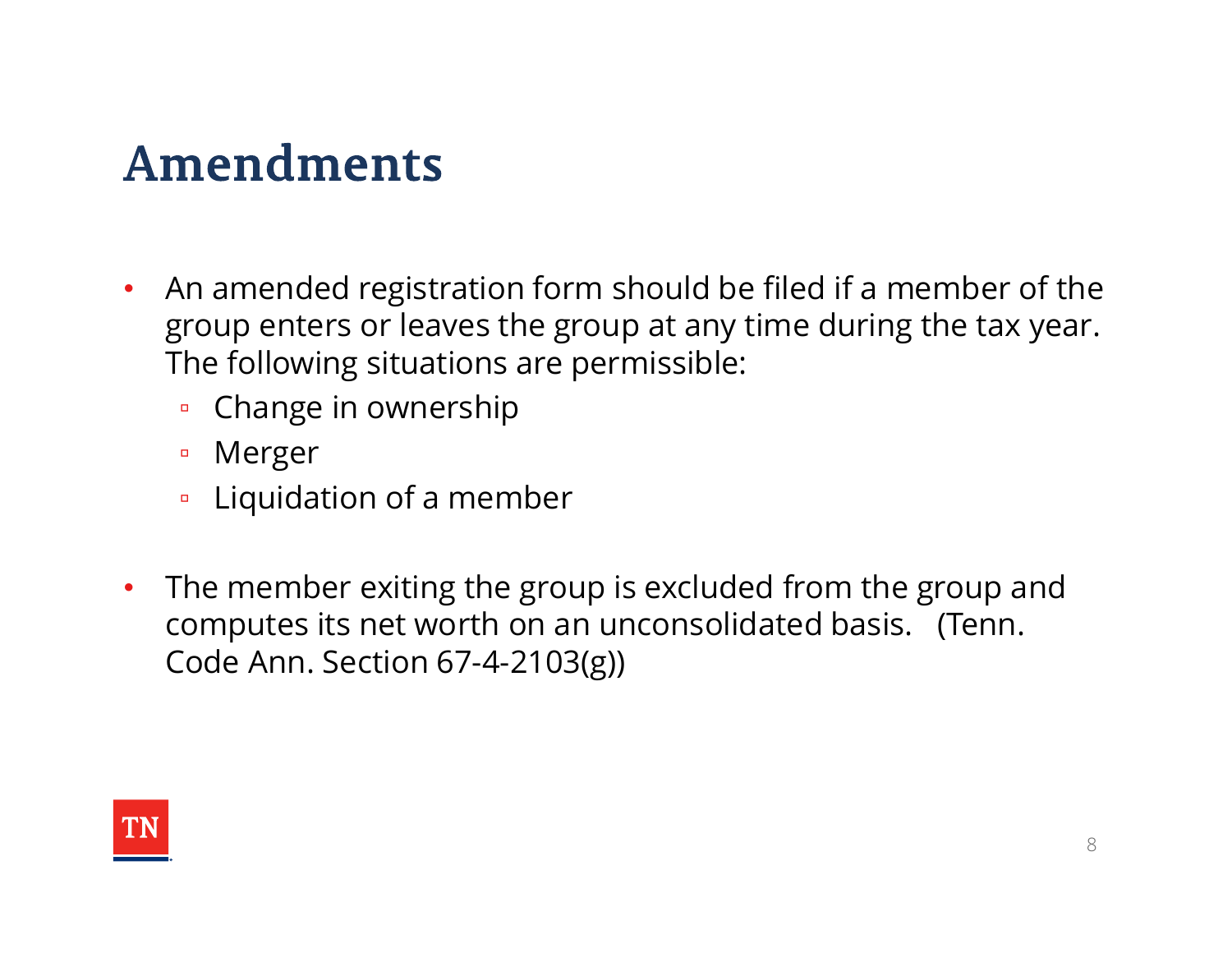#### **Revocation**

- The affiliated group may revoke the election, after five years, by filing the Consolidated Net Worth Election Registration Application form with the Revoke Election box checked (Tenn. Code Ann. Section 67-4-2103(h))
- The form should be mailed to the address shown on the form on or before the due date of the tax return for the period during which such election is to be revoked.

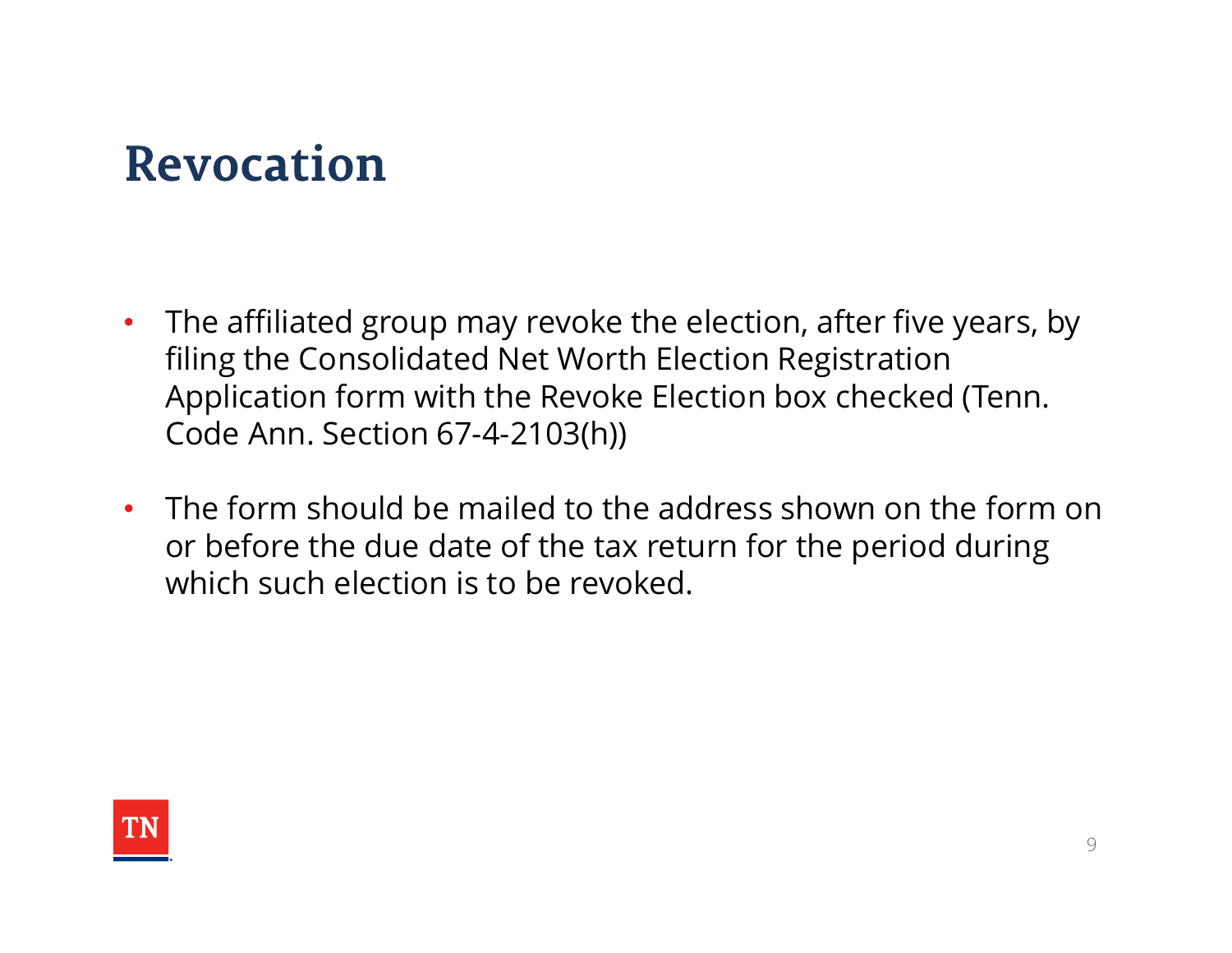# **Exclusions**

- The Commissioner of Revenue is authorized, upon written request from the taxpayer, to exclude one or more persons from the taxpayer's affiliated group if it is determined that the persons are so remote from the taxpayer that it cannot obtain the information necessary to calculate the net worth of the group (Tenn. Code Ann. Section 67-4-2103(j)(1))
- Excluding such persons from the affiliated group must result in a fair representation of the affiliated group's net worth
- If the exclusion is granted, all members of the affiliated group are bound by it
- The Commissioner may require information to substantiate a request, due on or before the due date of the return when the exclusion is to be applicable, and may for good cause accept a late filed request

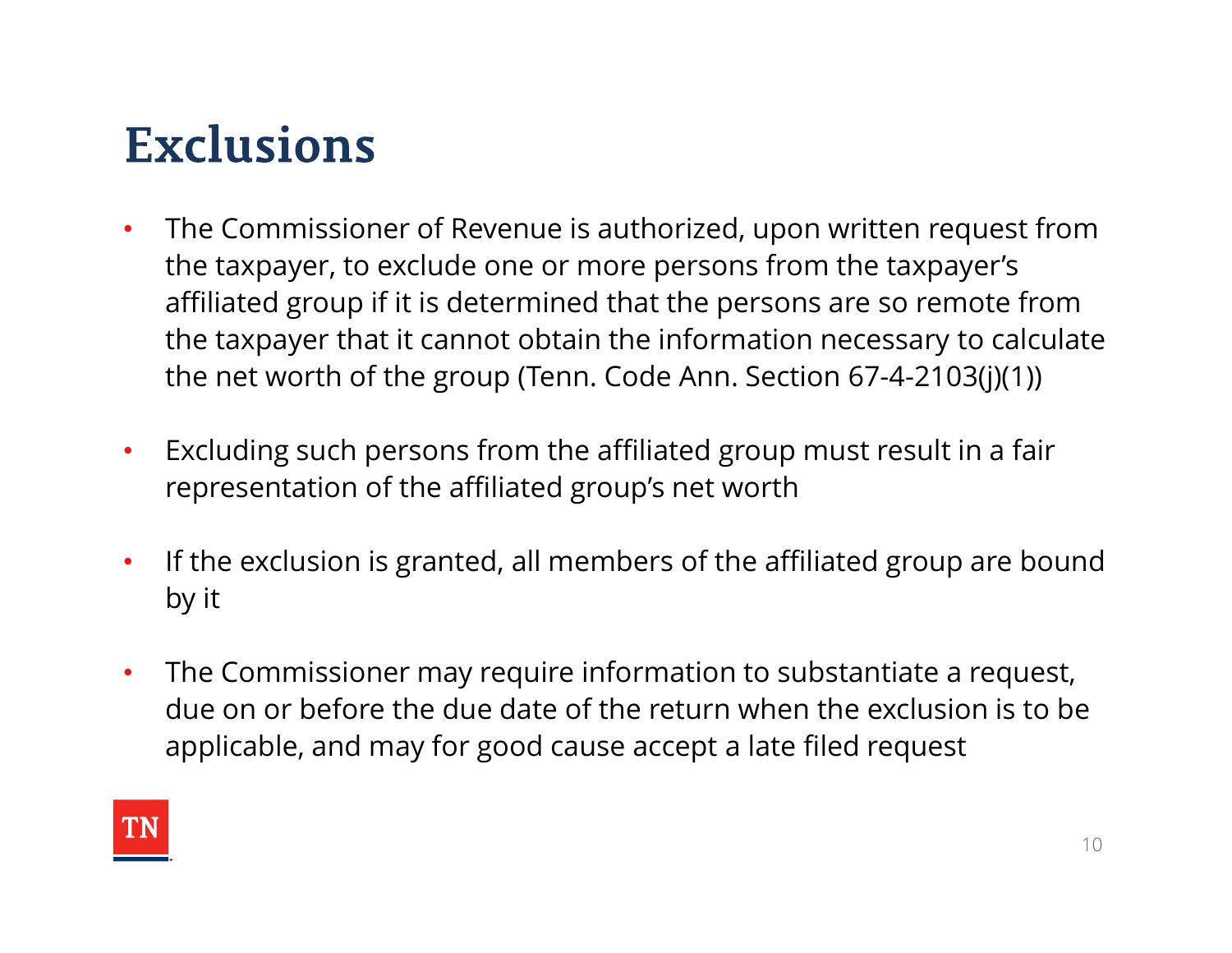- Consolidated Net Worth Election Registration Application
	- New elections
	- Amended elections to add or remove group members
	- Revoke election
- Indicate that the application is for a financial institution affiliated group **Resources**<br>• Consolidated Net Worth Election Registration Applicatio<br>• New elections<br>• Amended elections to add or remove group membe<br>• Revoke election<br>• Indicate that the application is for a financial institut<br>group<br>• T **EXECTS**<br>
• Consolidated Net Worth Election Registration Applicatio<br>
• New elections<br>
• Amended elections to add or remove group membe<br>
• Revoke election<br>
• Indicate that the application is for a financial institut<br>
group<br> • Consolidated Net Worth Election Registration Applicatio<br>
• New elections<br>
• Arended elections to add or remove group membe<br>
• Revoke election<br>
• Indicate that the application is for a financial institut<br>
group<br>
• Tenn. C • New elections<br>• New elections<br>• Amended elections to add or remove group membe<br>• Revoke election<br>• Indicate that the application is for a financial institut<br>group<br>• Tenn. Code Ann. § 67-4-2103(g)<br>• Tenn. Code Ann. § 67-4 • Amended elections to add or remove group members<br>• Revoke election<br>• Indicate that the application is for a financial institution<br> $\text{group}$ <br>• Tenn. Code Ann. § 67-4-2103(g)<br>• Tenn. Code Ann. § 67-4-2103(h)<br>• Tenn. Code An • Indicate that the application is for a financial institut<br>group<br>• Tenn. Code Ann. § 67-4-2103(g)<br>• Tenn. Code Ann. § 67-4-2103(g)<br>• Tenn. Code Ann. § 67-4-2103(h)<br>• Tenn. Code Ann. § 67-4-2103(d)<br>• Tenn. Code Ann. § 67-4
- 
- 
- 
- 
- 
-